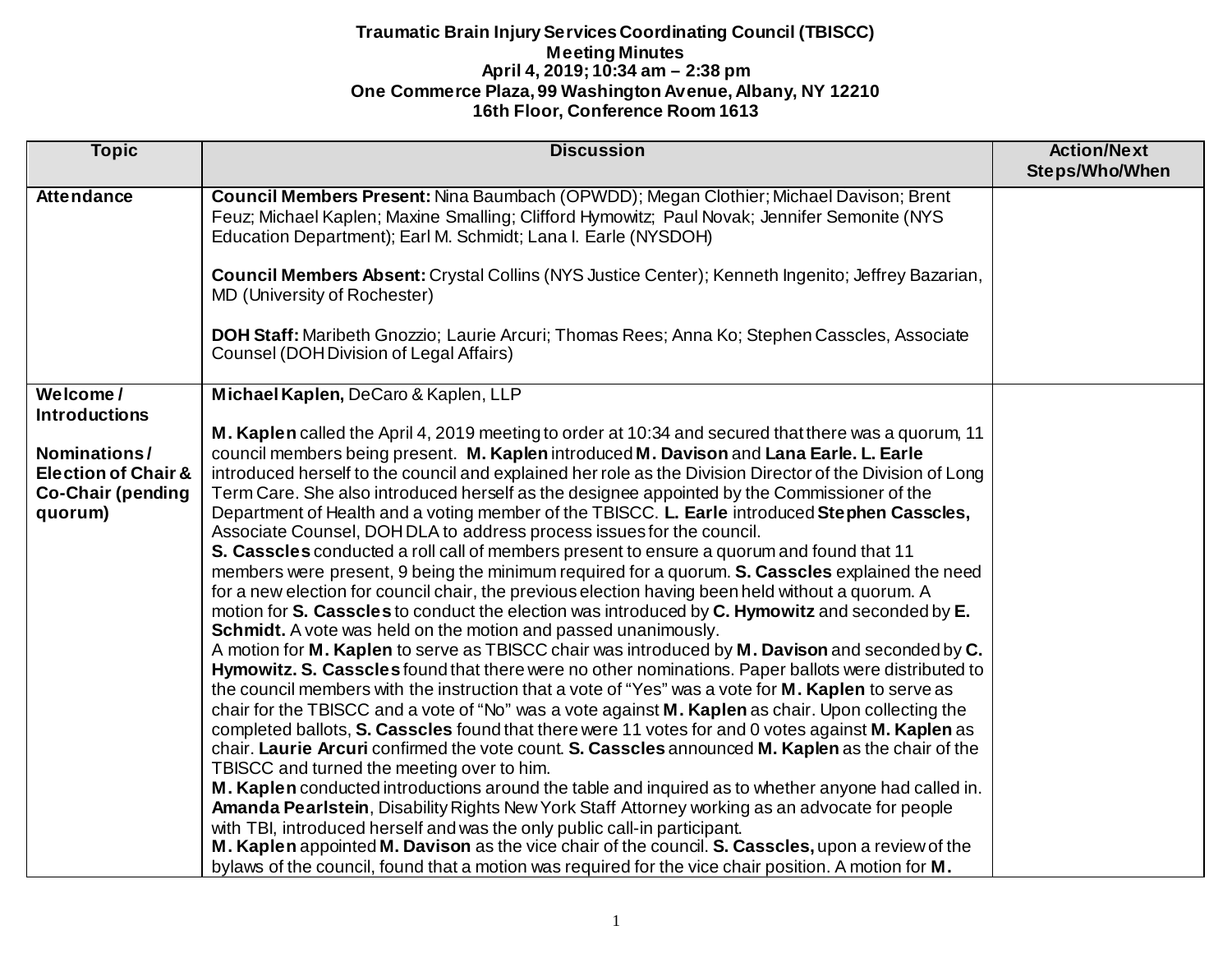|                                                                                                                 | Davison to serve as vice chair of the TBISCC was introduced by M. Kaplen and seconded by E.<br>Schmidt. The motion was voted on and passed unanimously, making M. Davison vice chair.                                                                                                                                                                                                                                                                                                                                                                                                                                                                                                                                                                                                                                                                                                                                                                                                                                                                                                                                                                                                                                                                                                                                                                                                                                                                                                                                                      |  |
|-----------------------------------------------------------------------------------------------------------------|--------------------------------------------------------------------------------------------------------------------------------------------------------------------------------------------------------------------------------------------------------------------------------------------------------------------------------------------------------------------------------------------------------------------------------------------------------------------------------------------------------------------------------------------------------------------------------------------------------------------------------------------------------------------------------------------------------------------------------------------------------------------------------------------------------------------------------------------------------------------------------------------------------------------------------------------------------------------------------------------------------------------------------------------------------------------------------------------------------------------------------------------------------------------------------------------------------------------------------------------------------------------------------------------------------------------------------------------------------------------------------------------------------------------------------------------------------------------------------------------------------------------------------------------|--|
| <b>WebEx Training</b><br>for Council<br><b>Members</b>                                                          | M. Kaplen introduced the first agenda item as the WebEx training for council members.<br>L. Arcuri shared that in a pervious council meeting, it was made clear that members who call in<br>cannot vote. C. Hymowitz pointed out that in order to vote remotely, a screen is required. L. Arcuri<br>continued that WebEx training was made available to council members in order to enable them to<br>access WebEx on personal phones and computers.<br>B. Gnozzio indicated that the instructions were left out of folders but would be provided to council<br>members prior to the close of the session.<br>L. Earle offered to work with council members to set up further WebEx trainings.<br>B. Gnozzio recounted that the training was circulated to council members and that C. Hymowitz and<br>J. Semonite attended the training.<br>M. Kaplen requested that the instruction pdf be circulated to the council members via email. L. Arcuri<br>agreed to circulate.                                                                                                                                                                                                                                                                                                                                                                                                                                                                                                                                                                |  |
| <b>Mission of the</b><br><b>TBISCC Goals and</b><br><b>Activities</b><br>Open discussion for<br>Council members | M. Kaplen introduced the mission of the TBISCC as the next agenda item. Began by discussing the<br>history of the council. He shared that he was first a member, then the chair, then a member and now<br>is serving as chair of the council again. He has observed that the council has worked effectively and<br>has been ineffective in different areas. He shared that the NYS Legislature called for the creation of<br>the TBISCC in order to be an advisory committee to NYSDOH. M. Kaplen emphasized that the<br>council needs to decide how to accomplish this task and move forward effectively.                                                                                                                                                                                                                                                                                                                                                                                                                                                                                                                                                                                                                                                                                                                                                                                                                                                                                                                                 |  |
|                                                                                                                 | M. Kaplen shared some history regarding the council He discussed how meetings would be<br>organized so that subcommittees met on individual topics and brought those back to the committee.<br>As Chair, Mr. Kaplen steered the council toward an agenda that presented a different topic of interest<br>for each s meeting. This included such issues as housing, domestic violence, veteran's affairs. The<br>council invited experts from outside of the state to present, which allowed the council to make<br>informed recommendations to NYSDOH. Even with this format the impact and progress of the council<br>was limited.<br>M. Kaplen posited that the council now has an opportunity to reset the agenda. He shared further that<br>the council is only as effective as the knowledge the members have in order to provide advice to<br>NYSDOH.<br>C. Hymowitz expressed that he has experience with TBI both as a survivor and an advocate. He<br>shared that he has worked with many people with head injuries and feels that he council should work<br>on covering TBI through insurance, especially for those not on the waiver. M. Davison voiced<br>agreement with C. Hymowitz and suggested that the TBISCC move this goal forward by studying<br>best practices and making recommendations to NYSDOH.<br>M. Clothier shared that she sees a service gap in higher functioning brain injury survivors who need<br>assistance with higher-level executive functions and the organization of thoughts. Further, she feels |  |
|                                                                                                                 | that the people hired to provide assistance through HCSS and ILST (waiver services) are not                                                                                                                                                                                                                                                                                                                                                                                                                                                                                                                                                                                                                                                                                                                                                                                                                                                                                                                                                                                                                                                                                                                                                                                                                                                                                                                                                                                                                                                |  |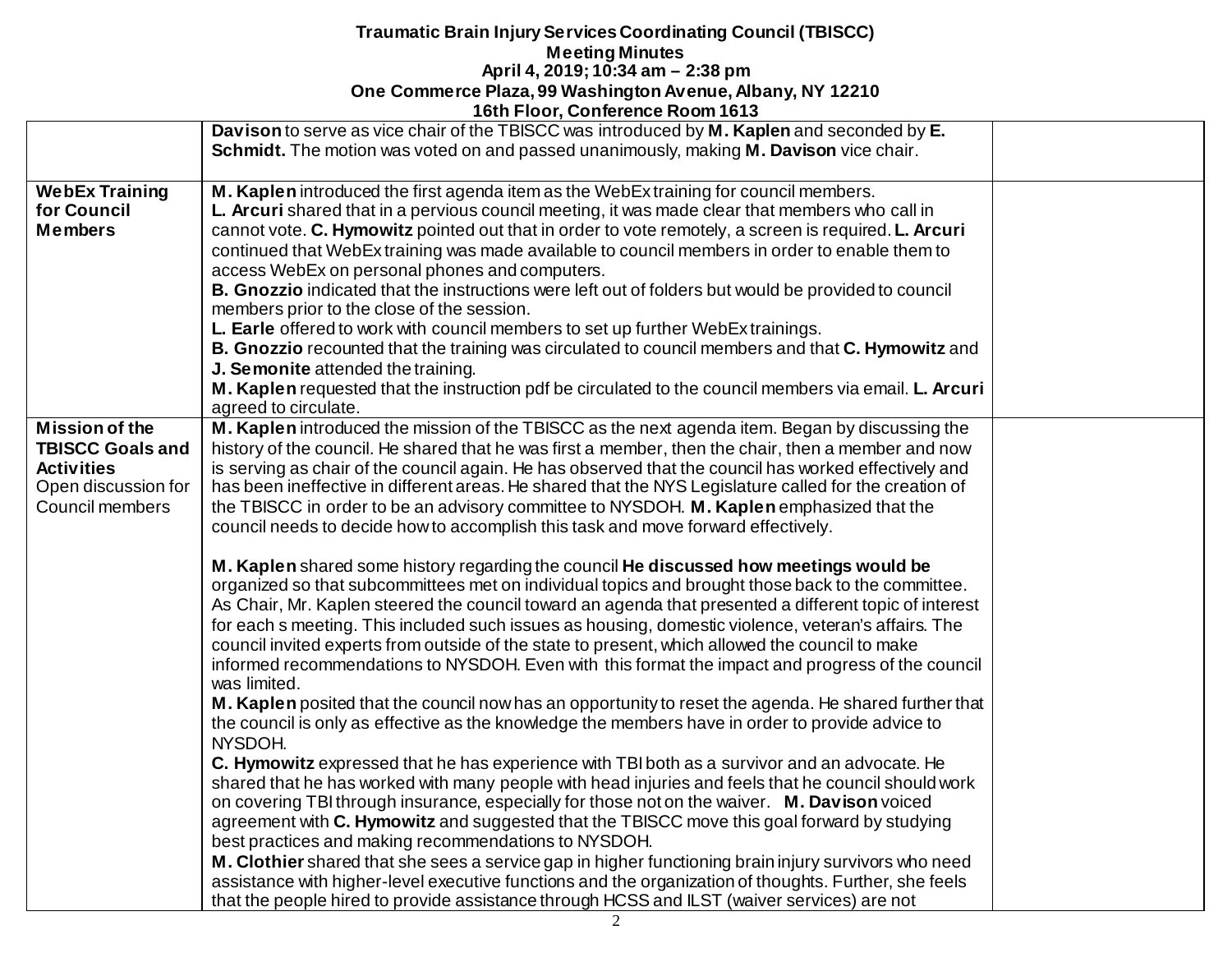|                                                      | TOUT FIGOL, COMPLETE ROOM TO 19                                                                                                                                                                                                                                                                                                                                                                                                                                                                                                                                                                                                                                                                                                                                                                                                                                                                                                                                                                                                                                                                                                                                                                                                                                                                                                                                                                                                                                                                                                                                                                                                                                                                                                                                                                                                                                                                                                                                                                                                                                                                                                                                                                                                                                                                                                                                                                                                                                                                                                                               |  |
|------------------------------------------------------|---------------------------------------------------------------------------------------------------------------------------------------------------------------------------------------------------------------------------------------------------------------------------------------------------------------------------------------------------------------------------------------------------------------------------------------------------------------------------------------------------------------------------------------------------------------------------------------------------------------------------------------------------------------------------------------------------------------------------------------------------------------------------------------------------------------------------------------------------------------------------------------------------------------------------------------------------------------------------------------------------------------------------------------------------------------------------------------------------------------------------------------------------------------------------------------------------------------------------------------------------------------------------------------------------------------------------------------------------------------------------------------------------------------------------------------------------------------------------------------------------------------------------------------------------------------------------------------------------------------------------------------------------------------------------------------------------------------------------------------------------------------------------------------------------------------------------------------------------------------------------------------------------------------------------------------------------------------------------------------------------------------------------------------------------------------------------------------------------------------------------------------------------------------------------------------------------------------------------------------------------------------------------------------------------------------------------------------------------------------------------------------------------------------------------------------------------------------------------------------------------------------------------------------------------------------|--|
|                                                      | necessarily suitably trained to work with the population of survivors who are higher functioning. She<br>would like to see the council focus energy on this issue. M. Davison suggested that M. Clothier<br>would be an excellent training resource for providers. Anne Marie Todd (member of the public)<br>agreed that ILST is insufficient, but her view is that the funding is inadequate to hire and retain<br>qualified individuals.<br>E. Schmidt requested that the bylaws be sent to the council, that it may clarify the mission of the<br>council. L. Earle agreed to disseminate the bylaws.<br>B. Feuz suggested that the council has missed opportunities to improve post-TBI care and that<br>protocols need to be put in place. He has worked to create protocols to share with the NYS EMS<br>Leadership, but these protocols have not continued to be implemented. These protocols are the<br>foundation for TBI treatment - if a TBI is not recognized at the time of the incident, the individual will<br>not be appropriately treated. M. Kaplen asked what B. Feuz sees as the role of the council in this<br>endeavor considering that the TBISCC has no staff, no funding, and no resources. B. Feuz replied<br>that he has completed the work and needs help from TBISCC and NYSDOH to present the protocols<br>to the EMS leadership. There are tri-fold cards which should be shared with every EMS technician<br>and ER. L. Earle asked for clarification on NYSDOH's role in the protocols. B. Feuz said that he<br>wants to ensure that the protocols and tri-fold cards are disseminated. He shared that the council has<br>never formally acted on the protocols. C. Hymowitz advised M. Kaplen that the council must express<br>and opinion on the matter and support this effort.<br>M. Kaplen read a document delivered to the Office of the Governor by NYSDOH on TBI goals.<br>After the reading, M. Kaplen asked why the TBISCC is discussing the same things that were being<br>discussed in 1998? He feels that looking at the past is a good way to get back on track and move<br>forward. L. Earle expressed that she appreciates the work that B. Feuz put into the protocols and<br>called on the council to move the protocols forward. <b>B. Feuz</b> agreed to present to the council. He<br>requested 15 minutes on the agenda. M. Kaplen agreed to put the presentation on the agenda but<br>wants the materials circulated prior to the next meeting. The council received copies of the tri-fold<br>cards. |  |
| Approval of<br>Minutes: 12/4/18,<br>9/26/18, 4/24/18 | S. Casscles presented that because of a lack of quorum the minutes from 3 prior meetings were not<br>approved. He requested that the council vote that the minutes reflect the discussion of the meetings in<br>question rather than vote to adopt them.<br>M. Kaplen introduced a motion to accept the minutes as an accurate depiction of the discussion held<br>on April 24, 2018. Maxine Smalling wanted the record to note that the program she discussed at that<br>meeting was funded by NYSOMH, not DSRIP as the minutes reflect. S. Casscles requested that M.<br><b>Smalling</b> strike through the erroneous section. E. Schmidt seconded the motion to vote on the April<br>24, 2018 minutes. 9 members who were present for that meeting voted to approve, motion carried.<br><b>M. Kaplen</b> requested a motion to approve the discussion for the September 26, 2018 meeting. <b>C.</b><br>Hymowitz introduced the motion, M. Davison seconded. 9 members who were present for that<br>meeting voted to approve. Motion carried.                                                                                                                                                                                                                                                                                                                                                                                                                                                                                                                                                                                                                                                                                                                                                                                                                                                                                                                                                                                                                                                                                                                                                                                                                                                                                                                                                                                                                                                                                                               |  |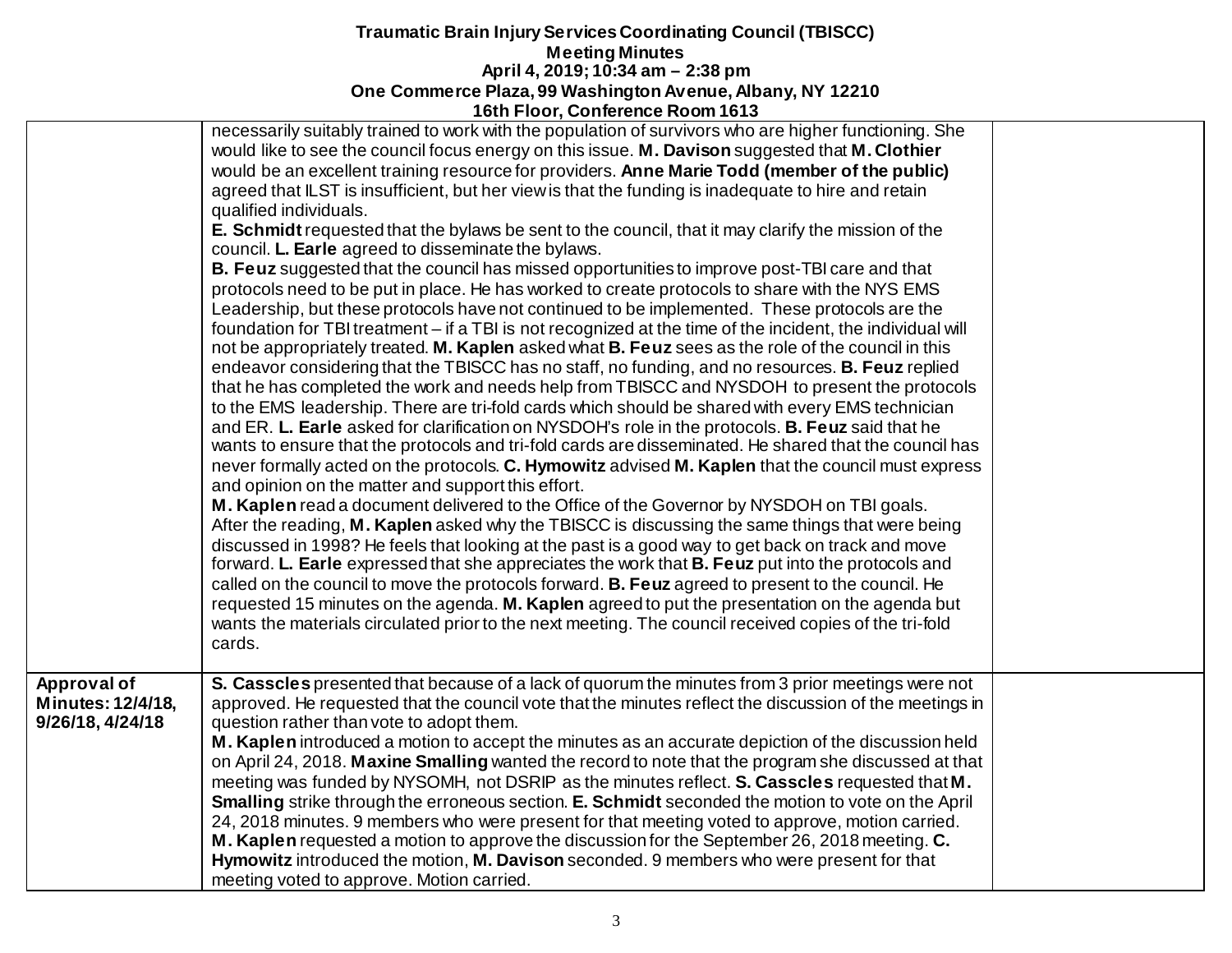|                                                                                                                 | S. Casscles postponed the review and acceptance of the minutes for the December 4, 2018 meeting<br>until such a time as an adequate number of council members who were in attendance at that meeting<br>are available to vote.                                                                                                                                                                                                                                                                                                                                                                                                                                                                                                                                                                                                                                                                                                                                                                                                                                                                                                                                                                                                                                                                                                                                                                                                                                                                                                                                                                                                                                                                                                                                                                                                                                                                                                                                                                                                                                                                                                                                                                                                                                                                                                                                                                                                                                                        |  |
|-----------------------------------------------------------------------------------------------------------------|---------------------------------------------------------------------------------------------------------------------------------------------------------------------------------------------------------------------------------------------------------------------------------------------------------------------------------------------------------------------------------------------------------------------------------------------------------------------------------------------------------------------------------------------------------------------------------------------------------------------------------------------------------------------------------------------------------------------------------------------------------------------------------------------------------------------------------------------------------------------------------------------------------------------------------------------------------------------------------------------------------------------------------------------------------------------------------------------------------------------------------------------------------------------------------------------------------------------------------------------------------------------------------------------------------------------------------------------------------------------------------------------------------------------------------------------------------------------------------------------------------------------------------------------------------------------------------------------------------------------------------------------------------------------------------------------------------------------------------------------------------------------------------------------------------------------------------------------------------------------------------------------------------------------------------------------------------------------------------------------------------------------------------------------------------------------------------------------------------------------------------------------------------------------------------------------------------------------------------------------------------------------------------------------------------------------------------------------------------------------------------------------------------------------------------------------------------------------------------------|--|
| <b>Mission of the</b><br><b>TBISCC Goals and</b><br><b>Activities</b><br>Open discussion for<br>Council members | M. Kaplen expressed that the minutes should be distributed within a reasonable period of time so that<br>TBISCC members have adequate opportunity to review them prior to the meeting. NYSDOH staff<br>committed to make every effort to distribute the minutes in a timely fashion.<br>M. Kaplen asked if NYSDOH maintains all of the council documents, reports, etc. NYSDOH staff<br>reported that the minutes are posted to the website and that all other info is stored in a NYSDOH drive<br>dating back to 2012.<br>M. Kaplen asked what service agency representatives are able to contribute to the council.<br>Nina Baumbach, OPWDD Agency Rep, indicated that she reports issues back to her agency. Also<br>shared that OPWDD does not track people with brain injury specifically.<br>M. Kaplen suggested a segment in a future meeting devoted to the contributions that each agency<br>can make to the TBISCC. L. Earle proposed a collaborative discussion between all agencies focused<br>on person-centered service planning and ways to wrap services around the individual.<br>C. Hymowitz requested to start a subcommittee focused on OPWDD and TBI. M. Kaplen indicated<br>that he was not prepared to make a decision on that subcommittee at this meeting.<br>M. Smalling, NYSOMH Agency Rep., shared that she has learned a great deal about the services<br>available to and challenges facing people with TBI from her approximately 2 years participating on the<br>TBISCC. She shared further that OMH oversees 24 hospitals statewide and has many people who<br>have a TBI who receive services from OMH. M. Davison suggested exploring expanding services for<br>people who have a TBI and comorbidities. He feels that there are many barriers to serving these<br>people that could be addressed by the TBISCC.<br>M. Davison offered to work with M. Kaplen to develop broad headings of issues for future<br>consideration by the TBISCC.<br>M. Smalling informed the council that NYSOMH faces issues looking for placement for people who<br>have mental health diagnoses along with TBI. She suggested that specialized beds might be a topic<br>worth discussing at future TBISCC meetings. M. Davison agreed that the topic fits the mission of the<br>council. M. Kaplen said that the TBISCC can highlight specific issues and then the state agencies can<br>discuss the issues and develop recommendations for support by the council. |  |
| <b>Open Doors</b><br>Update - Out of<br><b>State SNF</b><br><b>Placements</b>                                   | Andrea Juris, Money Follows the Person/Open Doors, presented on the topic of out of state<br>placement of people with a diagnosis of TBI. It was determined that more data was required for the<br>purposes of the TBISCC.                                                                                                                                                                                                                                                                                                                                                                                                                                                                                                                                                                                                                                                                                                                                                                                                                                                                                                                                                                                                                                                                                                                                                                                                                                                                                                                                                                                                                                                                                                                                                                                                                                                                                                                                                                                                                                                                                                                                                                                                                                                                                                                                                                                                                                                            |  |